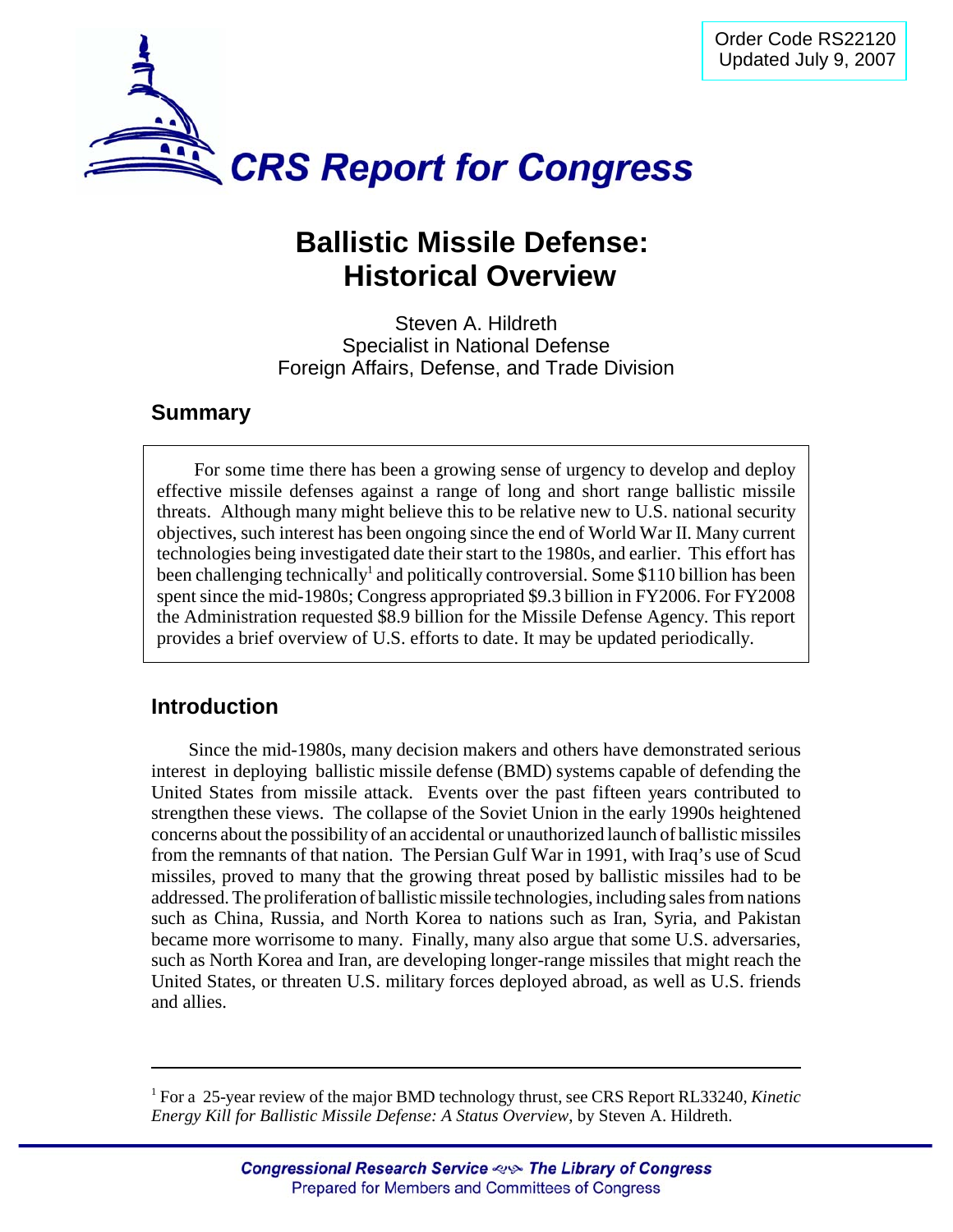But interest in missile defense stretches back much further than the 1980s. In fact, efforts to counter ballistic missiles have been underway since the dawn of the missile age at the close of World War II. Numerous programs were begun, and only a very few saw completion to deployment. Technical obstacles have proven to be tenacious, and systems integration challenges have been more the norm, rather than the exception. Since 1985, the United States has spent about \$110 billion on missile defense efforts, and in 2004 deployed a small-scale national-level missile defense, which has yet to be tested fully successfully in its deployed configuration.

This short report provides a brief overview of the history of the missile defense efforts undertaken to defend the United States. It begins with a brief summary of the provisions of the 1972 ABM Treaty, which shaped most of the history of the U.S. BMD effort, and includes a short review of U.S. programs leading to the current program.

#### **The 1972 Anti-Ballistic Missile (ABM) Treaty**

Negotiations with the Soviet Union on the Anti-ballistic Missile (ABM) Treaty began in November 1969. Early on the United States proposed that the treaty limit Russia to one deployment site around Moscow (which it was building) and permit the United States to deploy four sites around ICBM fields, which was the U.S. program at the time (construction had begun on a site near Grand Forks, ND). The Soviets rejected this proposal, insisting any agreement include equal limits on each nation. They had the same reaction when the United States proposed that the treaty permit either nation to deploy one site at its capital or two sites at ICBM fields. Eventually, the Nixon Administration agreed to accept parity in ABM deployments; each nation could deploy two sites, one around its capital and one around an ICBM field. This permitted the continued construction of each nation's existing ABM site.

Signed in May 1972, the Anti-Ballistic Missile (ABM) Treaty prohibited the deployment of ABM systems for the defense of the nations' entire territory. It permitted each side to deploy limited ABM systems at two locations, one centered on the nation's capital and one at a location around ICBM silo launchers. When it became clear that neither nation would complete a second site, the two sides agreed in a 1974 Protocol that each would have only one ABM site, located either at the nation's capital *or* around an ICBM deployment area. Each ABM site could contain no more than 100 ABM launchers and 100 ABM interceptor missiles. The Treaty also specified that in the future any radars that provided early warning of strategic ballistic missile attack had to be located on the periphery of the national territory and oriented outward. The Treaty banned the development, testing, and deployment of sea-based, air-based, space-based, or mobile land-based ABM systems and ABM system components (these included interceptor missiles, launchers, and radars or other sensors that can substitute for radars). The Treaty placed no restrictions on the development, testing, or deployment of defenses against shorter range missiles. Although the United States withdrew from the ABM Treaty in 2002, the treaty profoundly shaped U.S. efforts up to that point.

#### **History of NMD in the United States**

**Sentinel and Safeguard Programs.** The United States has pursued research and development in anti-ballistic missile (ABM) systems since the late 1940s. In the mid-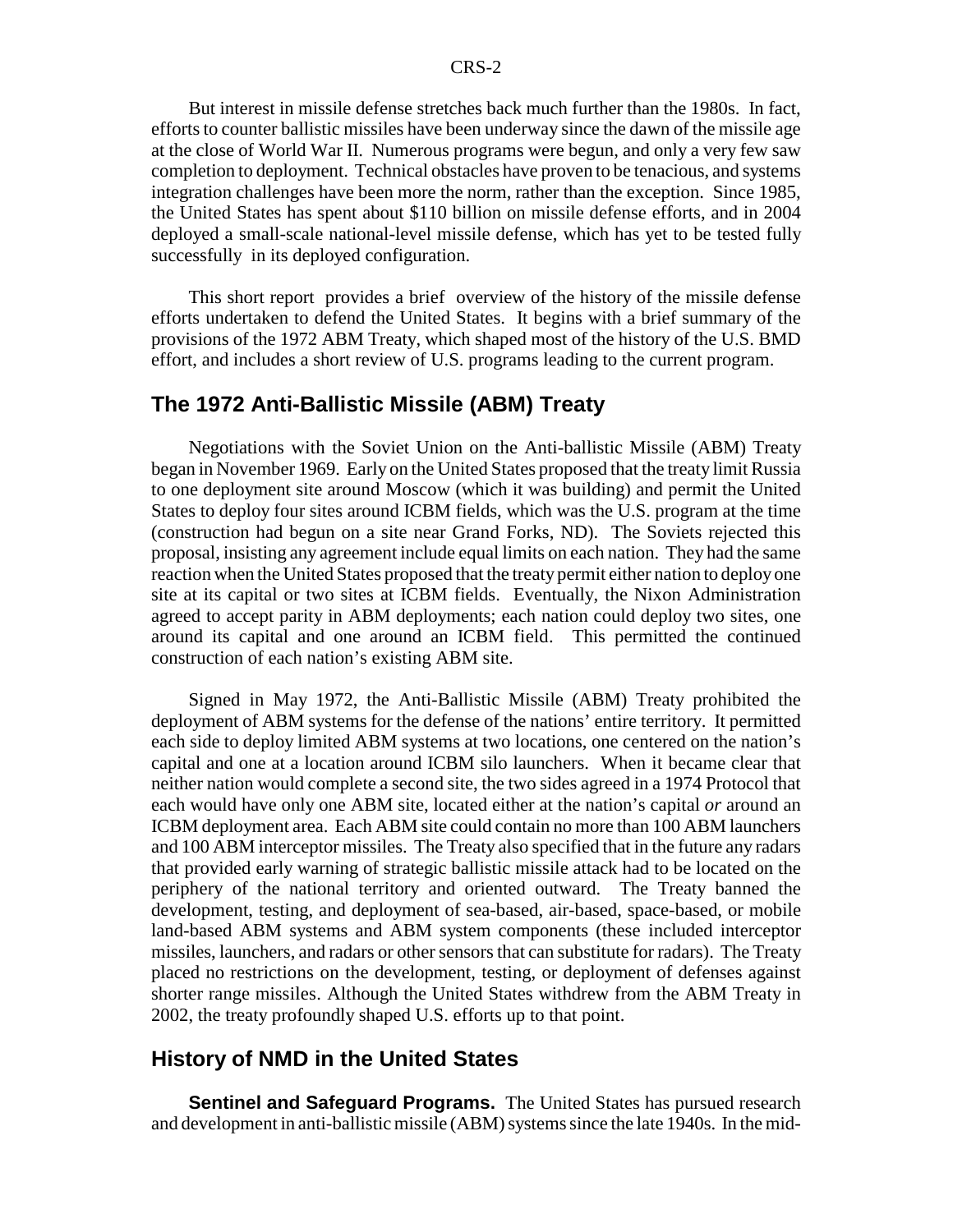1960s it developed the Nike-X system, which would have used ground-based, nucleararmed interceptor missiles deployed around a number of major urban areas to protect against Soviet missile attack. Many analysts recognized that such protection would be limited, in part because the Soviet Union could probably saturate the system with offensive warheads and just a few warheads could achieve massive damage against a "soft" target like a city. In response, supporters argued that the system could provide a "thin" defense of U.S. cities against an attack by an anticipated Chinese intercontinental ballistic missile (ICBM) force. Consequently, in 1967 Defense Secretary McNamara announced the deployment of the Sentinel ABM system, based on the Nike-X system, as a defense against a future Chinese ICBM threat.

In 1969, the Nixon Administration renamed the system "Safeguard," and changed its focus to deployment around offensive (i.e., nuclear-tipped ICBMs) missile fields, rather than cities, to ensure that these missiles could survive a first strike to ensure retaliation against the Soviet Union. Many in Congress objected to the program, citing its costs, technical uncertainties, and the risk of accelerating the arms race. Congress almost stopped the program's deployment in 1969, when the Senate voted 50-50 to approve an amendment halting construction. Safeguard continued, however, when Vice President Agnew broke the tie with a vote for the program. Nevertheless, sentiment against ABM deployments and in favor of negotiated limits on ABM systems was growing.

The United States completed its nuclear interceptor ABM site near Grand Forks, North Dakota. It operated from October 1975 to February 1976, then was shut down at the direction of Congress because it was viewed to be not cost-effective and had major technical problems. The facilities at that location, however, continued to count under the ABM Treaty because it had not been dismantled according to a classified post-Treaty agreement reached with the Soviet Union. Russia continues to this day to operate its ABM site around Moscow.

U.S. research and development into ABM systems, especially for ICBM protection, continued, albeit at lower budget levels through the late 1970s. By the time of the Carter Administration, however, spending on missile defense programs had began to rise again, primarily as a means to defend the newest generation of U.S. ICBMs — the MX missile system.

**The Strategic Defense Initiative (SDI).** The Reagan Administration continued to increase funding for defenses against ICBMs begun under the Carter Administration. But, in March 1983, President Reagan announced an expansive, new effort to develop non-nuclear ballistic missile defenses that would protect the United States against a fullscale attack from the Soviet Union. Although the Strategic Defense Initiative (SDI) remained a research and development effort, with little testing and no immediate deployments, President Reagan and the program's supporters envisioned a global defensive system with thousands of land-, sea-, air-, and space-based sensors and interceptors. This defensive "shield" would employ both non-nuclear interceptor missiles and more exotic laser or x-ray devices designed to destroy incoming missiles. With these technologies, the United States would replace deterrence with defense in its effort to protect itself from Soviet attack. However, as cost estimates and technical challenges increased, the Reagan Administration scaled back its objectives for SDI. It announced that it would begin with a "Phase I" deployment of land-based and space-based sensors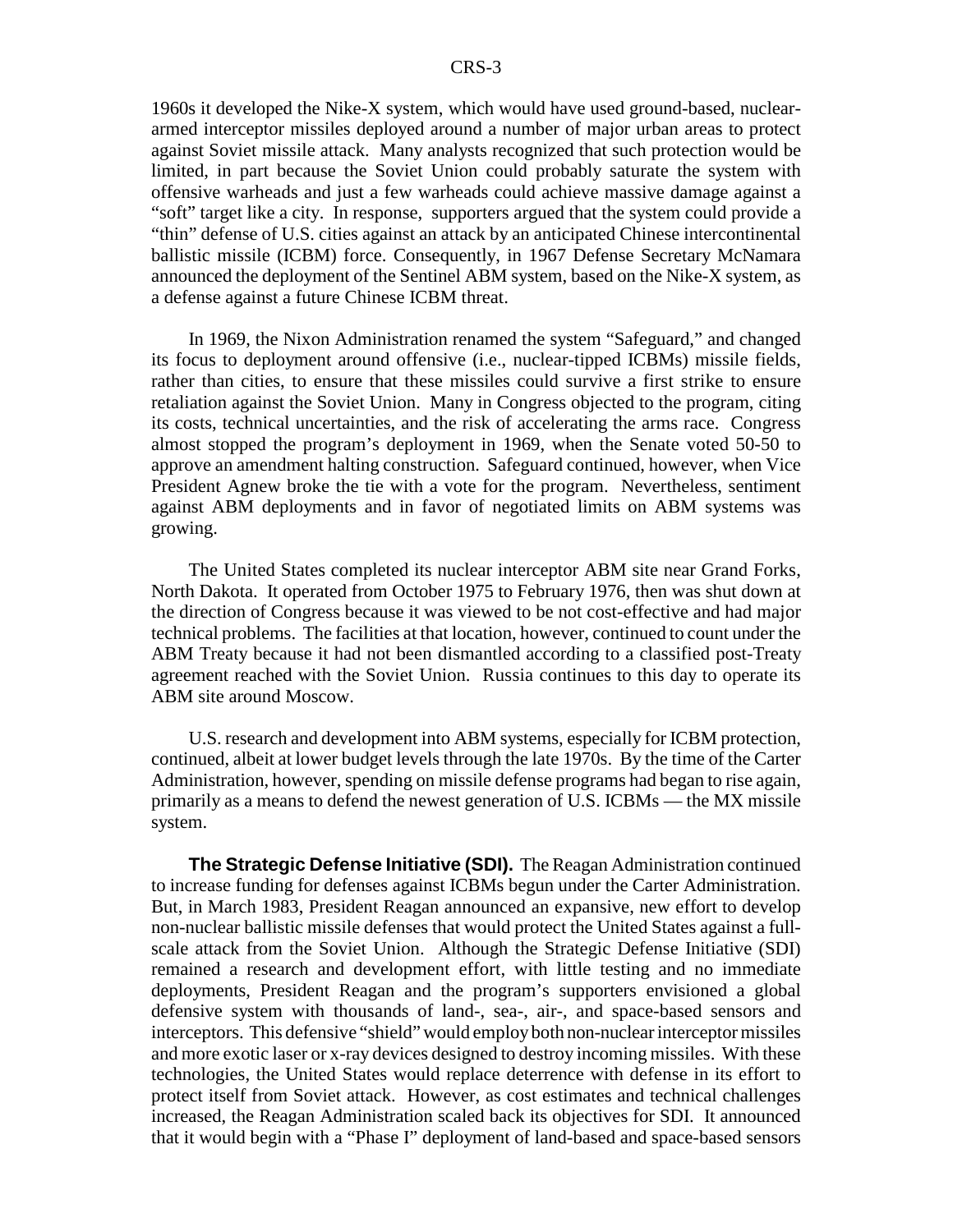and interceptors. This system would not provide complete protection from Soviet attack, but would, instead, seek to disrupt the attack enough to call into question the attack's effectiveness. Phase I of SDI would, therefore, according to their arguments, enhance deterrence, while the United States continued to seek a way to replace deterrence with defense. Although Congress largely supported BMD research and development, it generally opposed plans for significant BMD deployments at that time.

The Reagan Administration and the program's supporters recognized that many of the technologies pursued under SDI would not be allowed by the ABM Treaty when they entered the testing or deployment phases. Therefore, the Reagan Administration outlined a new interpretation of the ABM Treaty that it hoped would allow for the testing of spacebased and exotic missile defense technologies. Many in Congress at that time objected to this re-interpretation of the ABM Treaty, with Senator Sam Nunn mounting a particularly comprehensive defense of the traditional interpretation of the Treaty. Throughout this period, Congress tendered strong support for the ABM Treaty. The Reagan Administration also opened new negotiations with the Russians, known as the Defense and Space talks, in an effort to reach agreement on modifications to or a replacement for the ABM Treaty.

**Global Protection Against Limited Strikes (GPALS).** The first Bush Administration responded to the costs and technical challenges of Phase I and the changing international political environment with a further contraction of the goals for SDI. Instead of seeking to protect the United States against a large-scale attack, the United States would seek to deploy a defensive system that could provide Global Protection Against Limited Strikes (GPALS); a more modest version of the original SDI vision. This new focus recognized that the demise of the Soviet Union had reduced the likelihood of a large-scale attack, but also the increased likelihood of a small accidental or unauthorized attack. In addition, this type of ballistic missile defense would have sought to protect the United States, its forces, and allies against an attack by other nations who had acquired relatively small numbers of ballistic missiles.

The Bush Administration envisioned a GPALS system that would have included up to 1,000 land-based interceptors and perhaps another 1,000 space-based interceptors, along with space-based sensors. The Administration recognized that this system would have exceeded the limits in the ABM Treaty. It therefore held negotiations with the Russian government in 1992 in an effort to identify a more cooperative and flexible regime to replace the ABM Treaty. The Clinton Administration suspended these negotiations in 1993, when it also scaled back U.S. objectives for a national missile defense program. Meanwhile, some in Congress, notably Senator Nunn, had argued since the late 1980s for the deployment of a more limited NMD system, that would comply with the ABM Treaty, to protect against limited or accidental attacks.

**National Missile Defense Technology Development.** The Clinton Administration restructured BMD programs to reflect the results of the 1993 Bottom Up Review, a major DOD-wide review of U.S. military plans and programs. At the time, it decided to emphasize missile defense deployment geared toward short-range missile threats, and focus national level efforts on technology development. Secretary of Defense Aspin noted at the time that these program changes reflected an assessment that the regional ballistic missile threat already existed, while a ballistic missile threat to the United States *per se* might emerge only in the future. This raised questions about the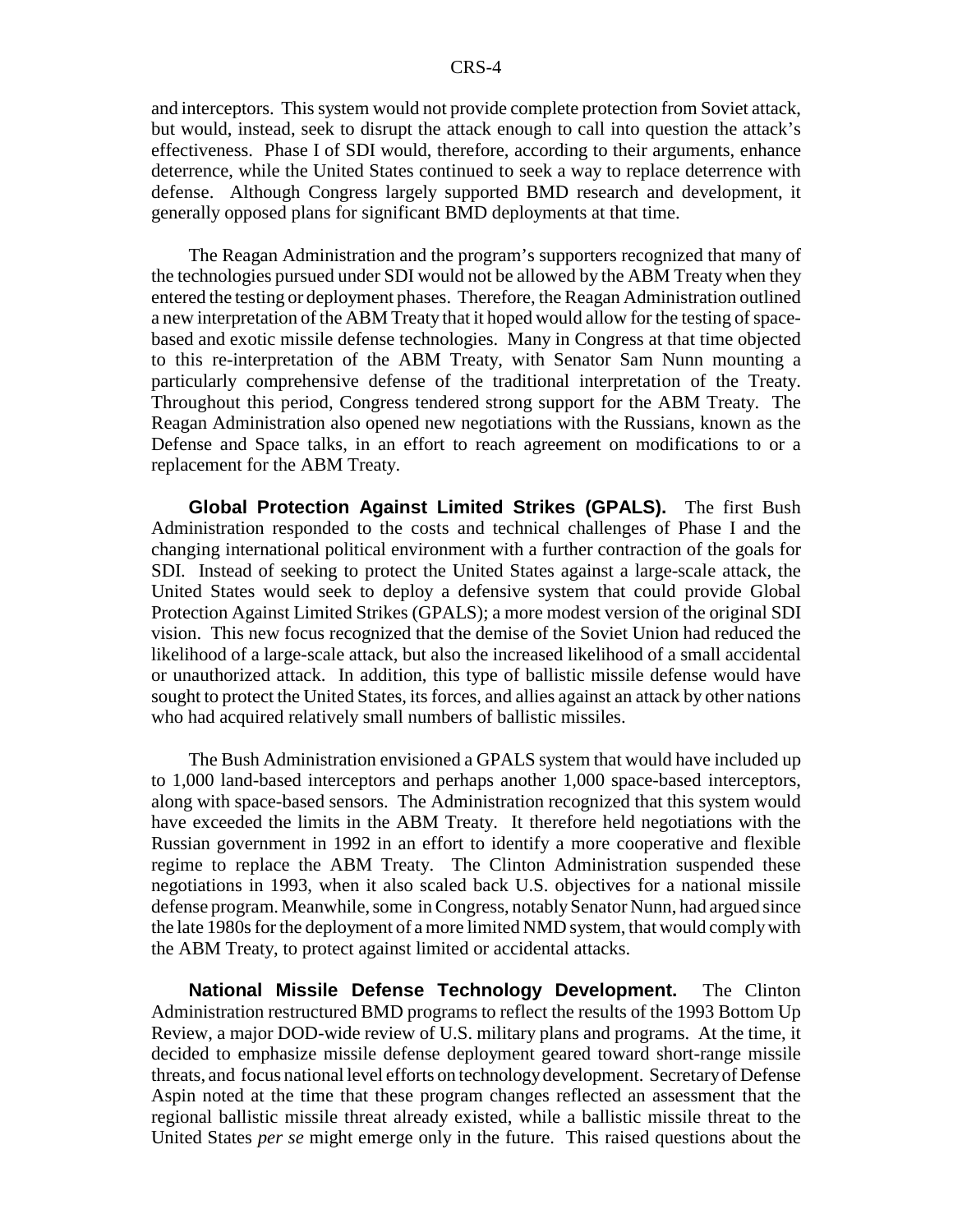need for an NMD system in the near- to mid-term, particularly as compared with the need for robust theater missile defense efforts. The Department of Defense also determined that these programs would still be conducted in compliance with the 1972 ABM Treaty.

Key legislation was passed during this time. The Missile Defense Act of 1995 (in P.L. 104-106 — National Defense Authorization Act for Fiscal Year 1996) declared it the policy of the United States to: (1) develop as soon as possible affordable and operationally effective theater missile defenses; (2) develop for deployment a multiple-site national missile defense system that is affordable and operationally effective against limited, accidental, and unauthorized ballistic missile attacks on the United States, and which can be augmented over time as the threat changes to provide a layered defense against limited, accidental, or unauthorized ballistic missile threats; (3) initiate negotiations with Russia as necessary to provide for the national defense systems envisioned by the act; and (4) consider, if those negotiations fail, the option of withdrawing from the ABM Treaty.

The Clinton Administration adjusted its efforts and adopted a new strategy for national missile defense. In 1996, the Clinton Administration adopted a 3+3 strategy, to guide development and potential deployment. Under this strategy, the United States would develop a national missile defense system to defend the United States against attacks from small numbers of long-range ballistic missiles launched by hostile nations, or, perhaps, from an accidental or unauthorized launch of Russian or Chinese missiles. The strategy envisioned continued development of NMD technologies during the first three years (1997-2000), followed by a deployment decision (in 2000) if the system were technologically feasible and warranted by prospective threats. If a decision to deploy an NMD system were made, the plan then was to deploy it within the second three year period (2000-2003). Development and deployment was to be conducted within the limits of the ABM Treaty. This approach was later modified to allow a longer lead time for possible deployment (possibly 2005), and according to the Pentagon at that time, to reduce the amount of program risk. Ultimately, in September 2000, President Clinton decided not to authorize deployment of a national missile defense at that time. He stated that he could not conclude "that we have enough confidence in the technology, and the operational effectiveness of the entire NMD system, to move forward to deployment."

**National Missile Defense Acquisition.** President George W. Bush entered office prepared to advance ballistic missile defense deployment as a key national security objective. The Bush Administration substantially increased funding for missile defense programs and laid the foundation for withdrawal from the 1972 ABM Treaty, which was announced in June 2002. Much of the Bush Administration's argument centered around a different strategic environment from 1972: Soviet forces no longer threatened the United States and the greater threat came from the proliferation of ballistic missiles and weapons of mass destruction from other countries. Special concern was focused on rogue states and terrorism. The Russian government gave little opposition to the Administration's decision to withdraw from the treaty, and potential allied criticism in Europe was notably muted.

Also in 2002, the President announced his decision to deploy a limited ballistic missile defense system against long-range missiles by the fall of 2004. Although this goal was met with the deployment of five ground-based interceptors in silos in Alaska, ongoing technology problems have not yet demonstrated the operational capability of that